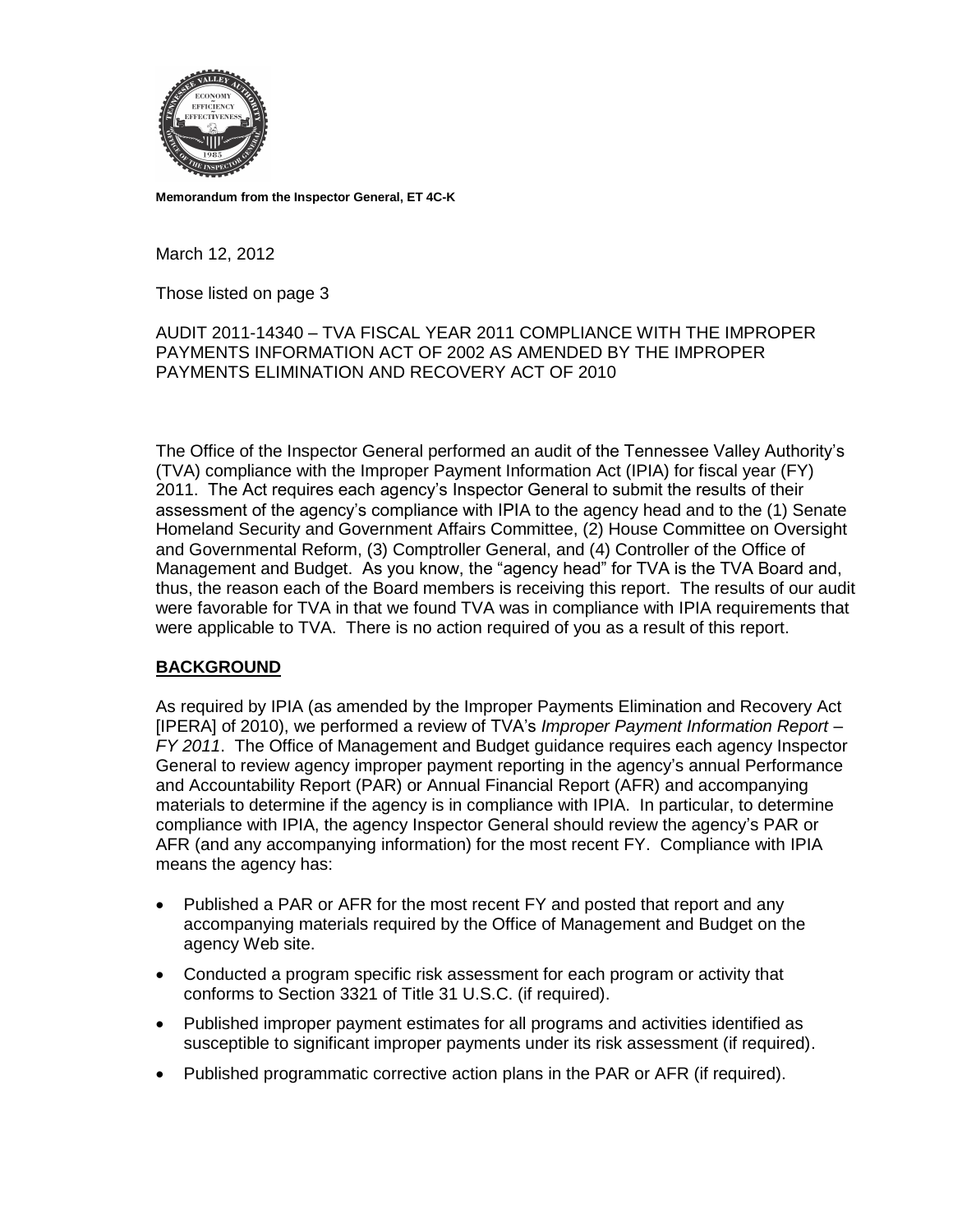Those listed Page 2 March 12, 2012

- Published, and met, annual reduction targets for each program assessed to be at risk and measured for improper payments.
- Reported a gross improper payment rate of less than 10 percent for each program and activity in which an improper payment estimate was obtained and published in the PAR or AFR.
- Reported information on its efforts to recapture improper payments.

For information pertaining to our objective, scope, and methodology, see the Attachment.

## **FINDINGS**

Two significant conditions impacted our determination of TVA's compliance with IPIA requirements.

- First, as a government corporation, TVA issues an Annual Management Report rather than a PAR or AFR.
- Second, TVA's improper payments fell below IPIA threshold amounts. IPIA defines significant improper payments as \$10 million of all program activity payments and 2.5 percent of program outlays. TVA's improper payments totaled \$7,446,226 million and 0.074 percent of program outlays.<sup>1</sup>

As a result of not issuing a PAR or AFR and being under the IPIA improper payments thresholds, TVA was largely exempt from the requirements of IPIA. In our opinion, TVA was only required to comply with Item No. 2 (conduct a program specific risk assessment), noted on the previous page. We reviewed the process used by TVA to identify programs susceptible to improper payments and noted it is in compliance with IPIA guidance. TVA performed a risk assessment for FY 2011, and its primary programs susceptible to improper payments are its supply chain programs. TVA calculated the total amount of payments subject to review equaled \$10,098,354,626.

- - - - - -

l 1 As of the date of its IPIA report, TVA reported it had recaptured \$6,524,681 of the total improper payments of \$7,446,226 identified for FY 2011. TVA also identified \$430 of uncollectible improper payments.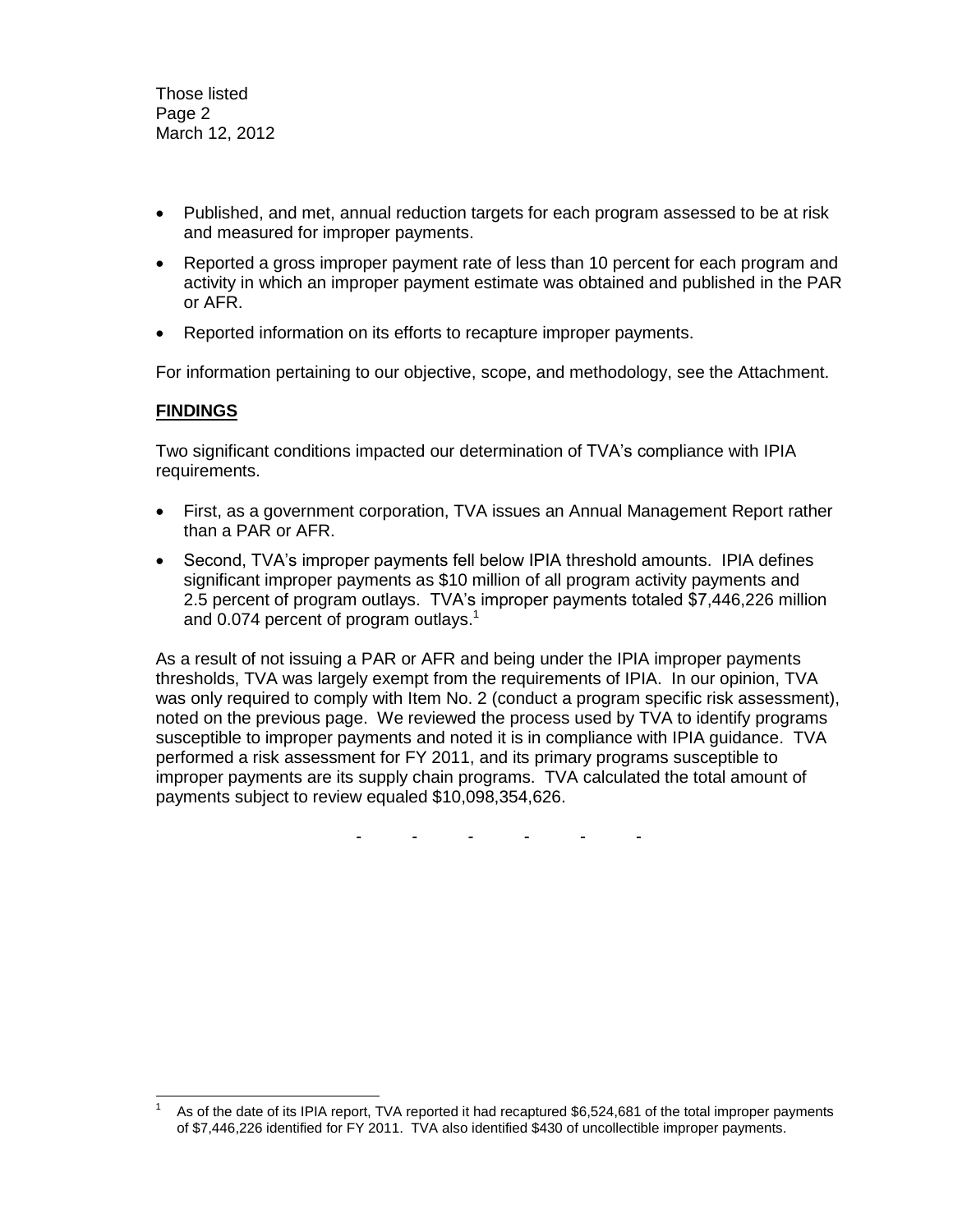Those listed Page 3 March 12, 2012

Recipients of this report are responsible for safeguarding it to prevent publication or other improper disclosure. We have issued a separate report to TVA concerning suggestions for improving TVA's process for complying with IPIA. If you have any questions, please contact Ricky L. Taylor, Project Manager, at (865) 633-7370 or Rick C. Underwood, Director, Corporate Governance and Finance Audits, at (423) 785-4824.

Lichaus W. Mare

Richard W. Moore

William Sansom, TVA Board Marilyn Brown, TVA Board William Graves, TVA Board Barbara Haskew, TVA Board Richard Howorth, TVA Board Neil McBride, TVA Board

The Honorable Joe Lieberman, Chairman Committee on Homeland Security and Governmental Affairs 340 Dirksen Senate Office Building Washington, DC 20510

The Honorable Susan M. Collins, Ranking Member Committee on Homeland Security and Governmental Affairs 413 Dirksen Senate Office Building Washington, DC 20510

The Honorable Darrell E. Issa, Chairman Committee on Oversight and Government Reform 2157 Rayburn House Office Building Washington, DC 20515

The Honorable Elijah Cummings, Ranking Member Committee on Oversight and Government Reform 2471 Rayburn House Office Building Washington, DC 20515

The Honorable Gene Dodaro Comptroller General of the United States Government Accountability Office 441 G Street, NW Washington, DC 20548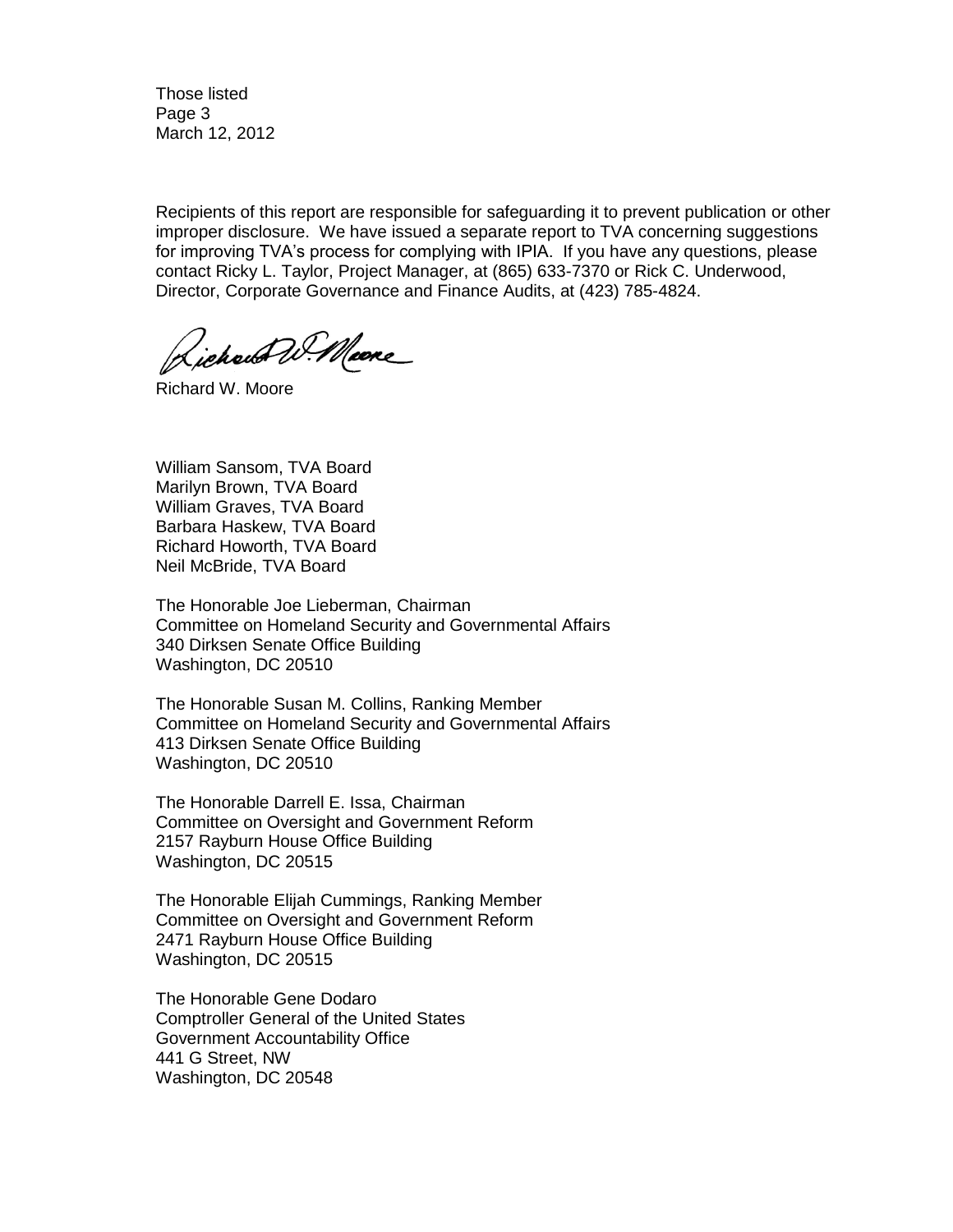Those listed Page 4 March 12, 2012

Mr. Jeffrey Zients, Acting Director Office of Management and Budget 1650 Pennsylvania Avenue Room 216 Washington, DC 20503

Mr. Daniel I. Werfel Controller, Office of Federal Financial Management Office of Management and Budget 725 17<sup>th</sup> Street, NW Washington, DC 20503

**Attachment** cc (Attachment): Mr. Flavio Menasce Office of Federal Financial Management Office of Management and Budget 725 17<sup>th</sup> Street, NW Washington, DC 20503

> Steve Byone, WT 4B-K Micheal B. Fussell, WT 9B-K Joseph J. Hoagland, WT 7B-K Tom Kilgore, WT 7B-K John M. Thomas III, MR 6D-C Denise M. Thompson, WT 4A-K Diane T. Wear, WT 4B-K Robert B. Wells, WT 9B-K OIG File No. 2011-14340